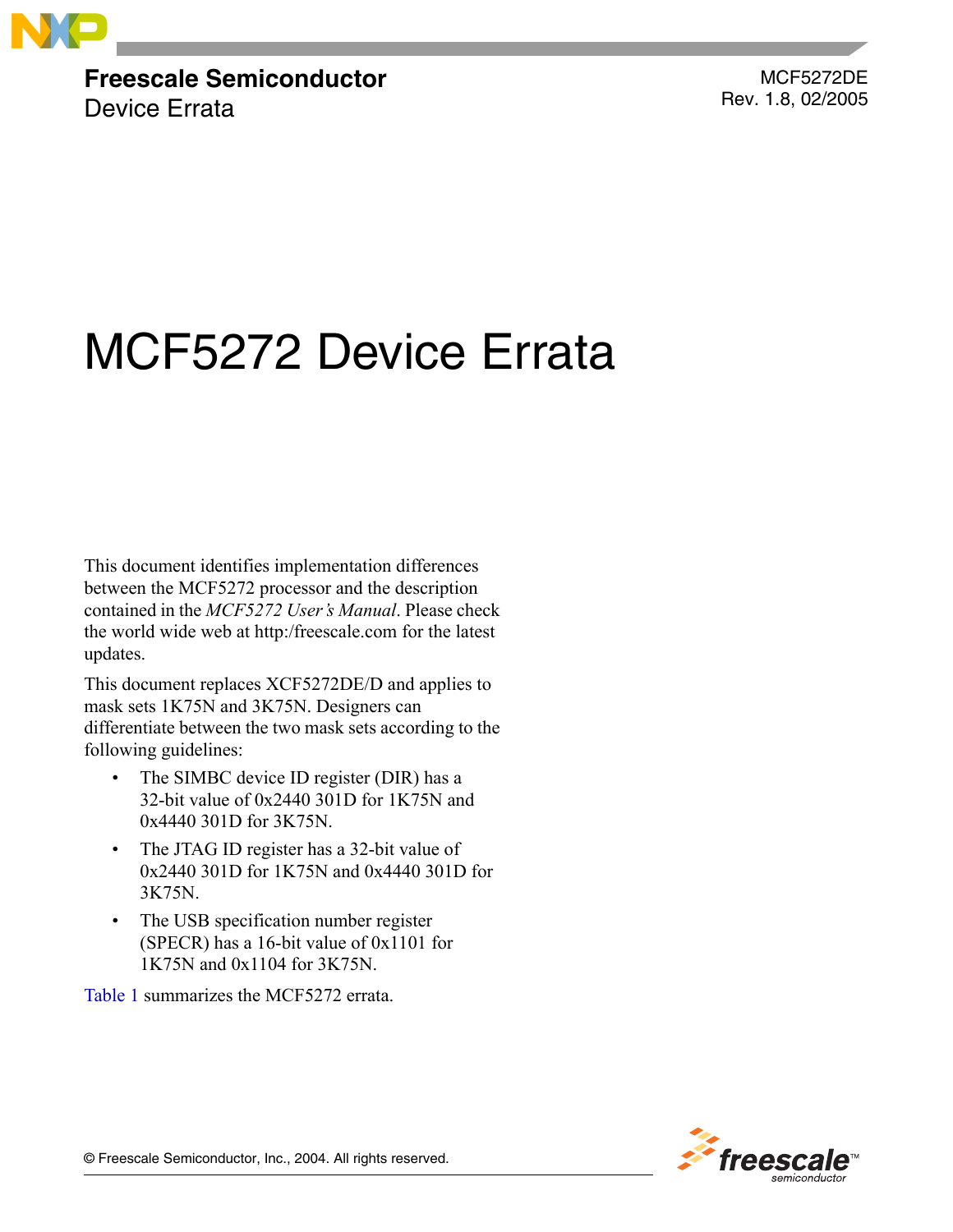

| Errata<br>ID   | <b>Module</b><br><b>Affected</b> | Date Errata<br><b>Added</b> | <b>Applicable Mask Set</b> |              | Errata Title                                                                                               |
|----------------|----------------------------------|-----------------------------|----------------------------|--------------|------------------------------------------------------------------------------------------------------------|
|                |                                  |                             | <b>1K75N</b>               | <b>3K75N</b> |                                                                                                            |
| 1              | <b>USB</b>                       | 21 May 2001                 | Yes                        | No.          | USB module sends zero length packet<br>instead of NAK in response to request<br>from host                  |
| $\mathcal{P}$  | All                              | 30 January 2003             | Yes                        | Yes          | <b>ESD</b>                                                                                                 |
| 3              | <b>PLIC</b>                      | 17 October 2001             | Yes                        | No.          | Observed effects of receive byte<br>synchronization bug                                                    |
| 4              | FEC                              | 3 December 2002             | Yes                        | Yes          | FEC duplicate transmission bug                                                                             |
| 5              | All                              | 30 January 2003             | Yes                        | Yes          | Latch-up                                                                                                   |
| 6              | <b>SDRAM</b>                     | 27 February 2003            | Yes                        | Yes          | SDRAM 256Mbit configuration error                                                                          |
| $\overline{7}$ | <b>GPIO</b>                      | 4 December 2003             | Yes                        | Yes          | Weak internal pull up active after reset                                                                   |
| 8              | <b>FEC</b>                       | 14 September<br>2004        | <b>Yes</b>                 | Yes          | Late collision, retry limit, and underrun<br>interrupts will not trigger on<br>consecutive transmit frames |
| 9              | <b>FEC</b>                       | 15 February 2004            | Yes                        | Yes          | FEC MII Invalid Preamble                                                                                   |

#### **Table 1. Summary of MCF5272 Errata**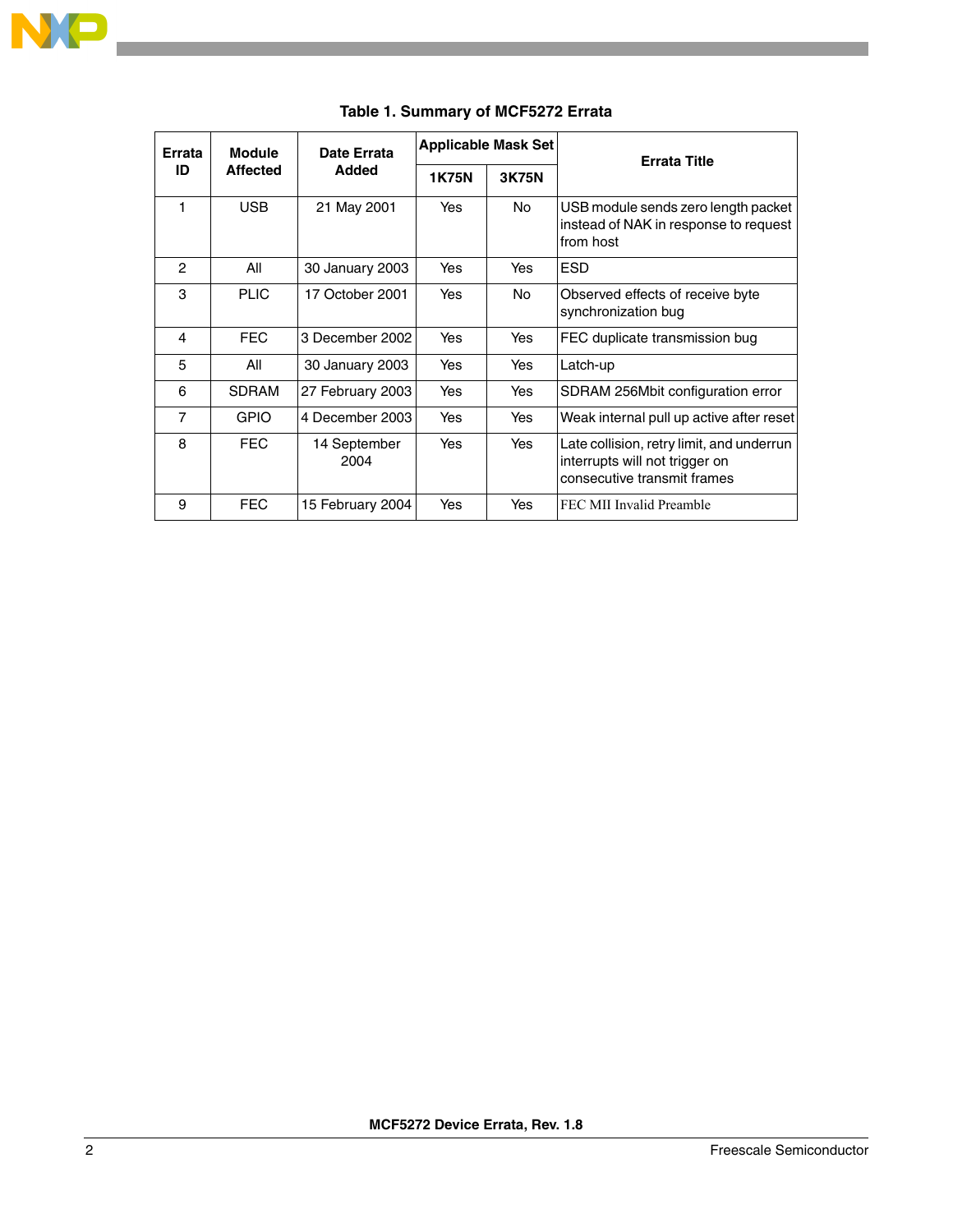

## <span id="page-2-0"></span>**1 USB Module Sends Zero Length Packet Instead of NAK in Response to Request from Host**

This errata applies to all USB Endpoint Control Registers (EPnCTL).

## **1.1 Description of Problem**

The USB module issues a zero-length data packet instead of a NAK when an endpoint receives an IN request (device-to-host transfer) and the endpoint has no data to send. Refer to Table 8-2 of USB v1.1 specification (section 8.4.5.1). This problem manifests itself when communicating with PCs running the Microsoft Windows Communications Device Class USB driver. This driver is normally included with the Windows Millennium Edition operating system and upgrades for the Windows 98 operating system. The Windows USB Communications Device Class driver responds with an ACK to the zero-length packet returned by the MCF5272 and then no longer generates any further tokens.

On the MCF5272, the response to an IN request is controlled by the IN\_DONE bit. There is an IN\_DONE bit associated with each of the 8 endpoints. See descriptions for Endpoint Control Registers, EPnCTL. When the IN DONE bit is set, the USB module only sends maximum size packets or NAK responses if the FIFO (first-in, first out) contains less than a maximum packet size. If the bit is cleared, the USB module sends any amount of data in the FIFO or zero-length packets when the FIFO is empty. By default, this bit is cleared.

The IN DONE bit operates as follows:

This bit controls the USB module's response to IN packets from the host. This bit must be set at the beginning of a transfer and cleared after all data for the transfer has been written to the FIFO. This bit allows transfers to be handled correctly.

1 = CPU Busy writing transfer into the IN FIFO. The USB module will only send maximum size packets or NAK responses if the FIFO contains less than a maximum size packet.

 $0 = CPU$  Done writing transfer into the IN FIFO. The USB module will send any amount of data in the FIFO or zero-length packets when the FIFO is empty.

Mask affected: 1K75N

## **1.2 Workarounds**

#### **1.2.1 Software Workaround 1**

A software workaround has been identified that requires the IN\_DONE bit to be set by software at all times. This bit should only be cleared when all of the data for a transfer has been placed into the FIFO. At this point, the USB module will send a partial or zero-length packet indicating the end of a transfer. The software should then reset the IN DONE bit so that no more zero-length packets are sent. The End-of-Transfer (EOT) status bit should be used (interrupt or polling) to know when to reset the IN\_DONE bit. However, it may not be guaranteed that the application software will be able to reset the IN\_DONE bit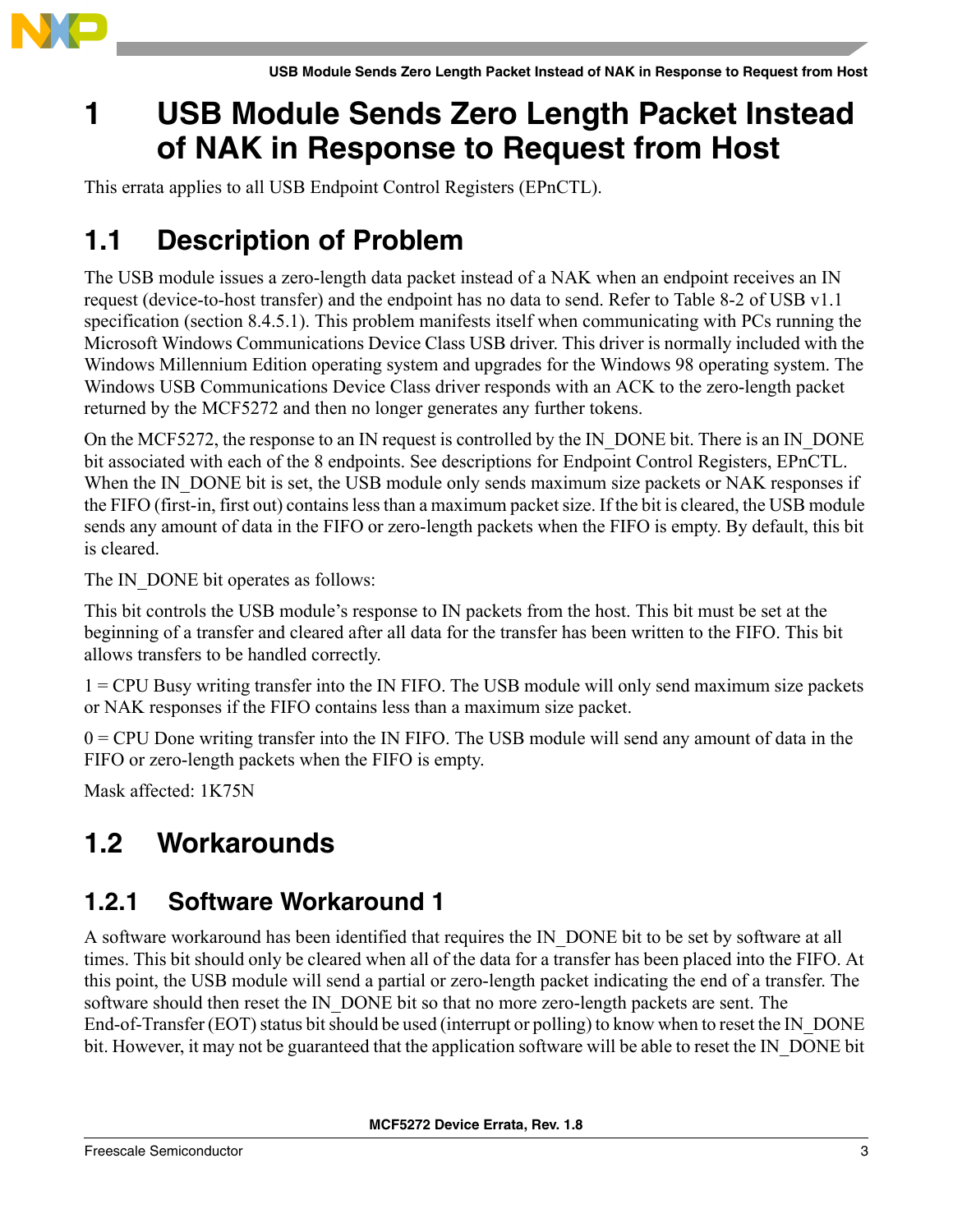

#### **USB Module Sends Zero Length Packet Instead of NAK in Response to Request from Host**

before the host sends another IN request. This timing could vary greatly with processor speed, operating system (device and host), host USB controller, etc.

#### **1.2.2 Software Workaround 2**

Provide a product specific USB host driver that substitutes for the standard Microsoft Communications device class driver. This driver should take into account the MCF5272 USB interface software solution described above.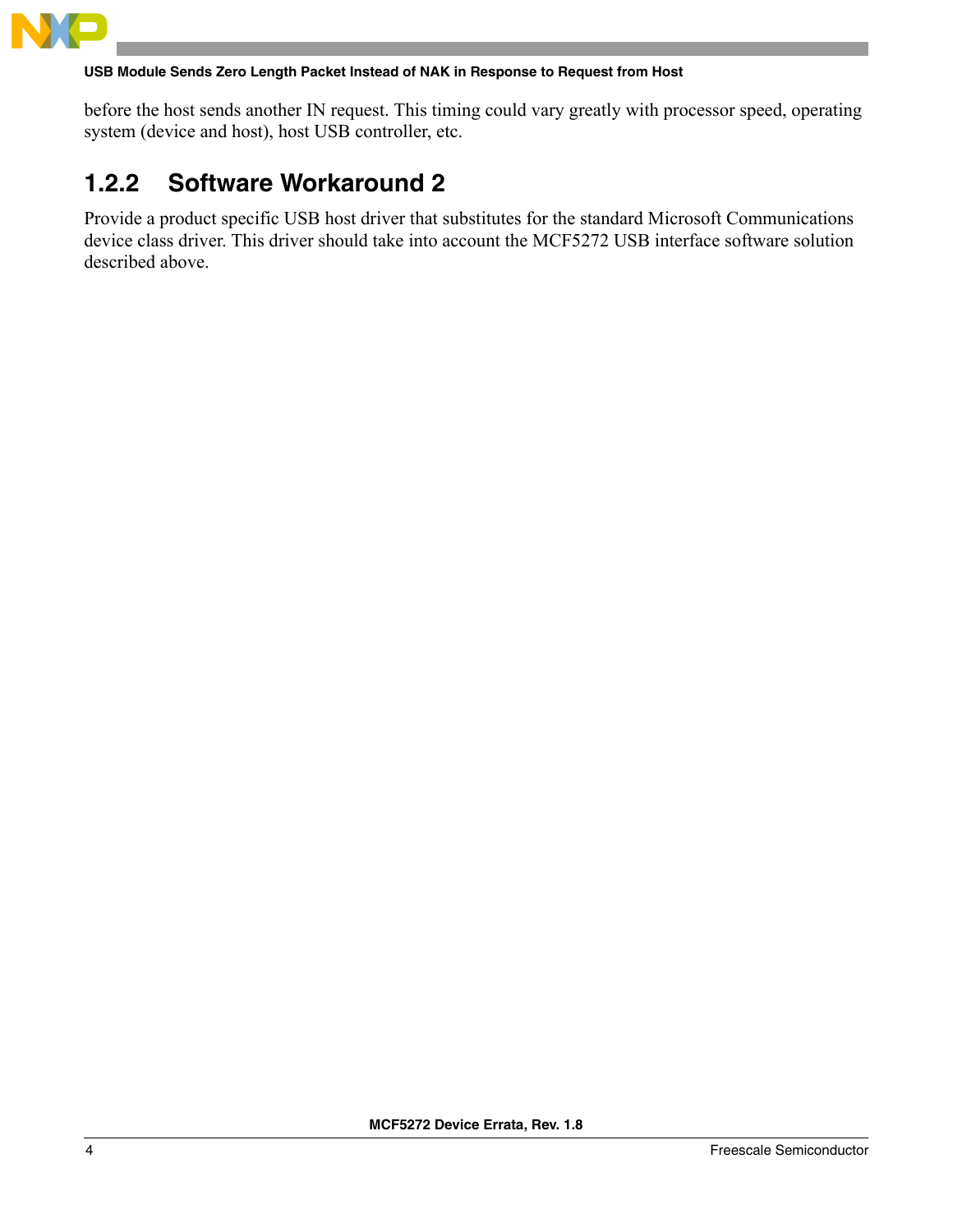

## **2** \**ESD**

### **2.1 1K75N**

ESD HBM testing passes 1 kV, except for the USB\_D+ and USB\_D– pins, which pass 700 V. ESD MM testing passes 100 V, except for the USB\_D+ and USB\_D– pins, which pass 75 V.

### **2.2 3K75N**

ESD HBM testing passes 1kV for all pins. ESD MM testing passes 100 V for all pins.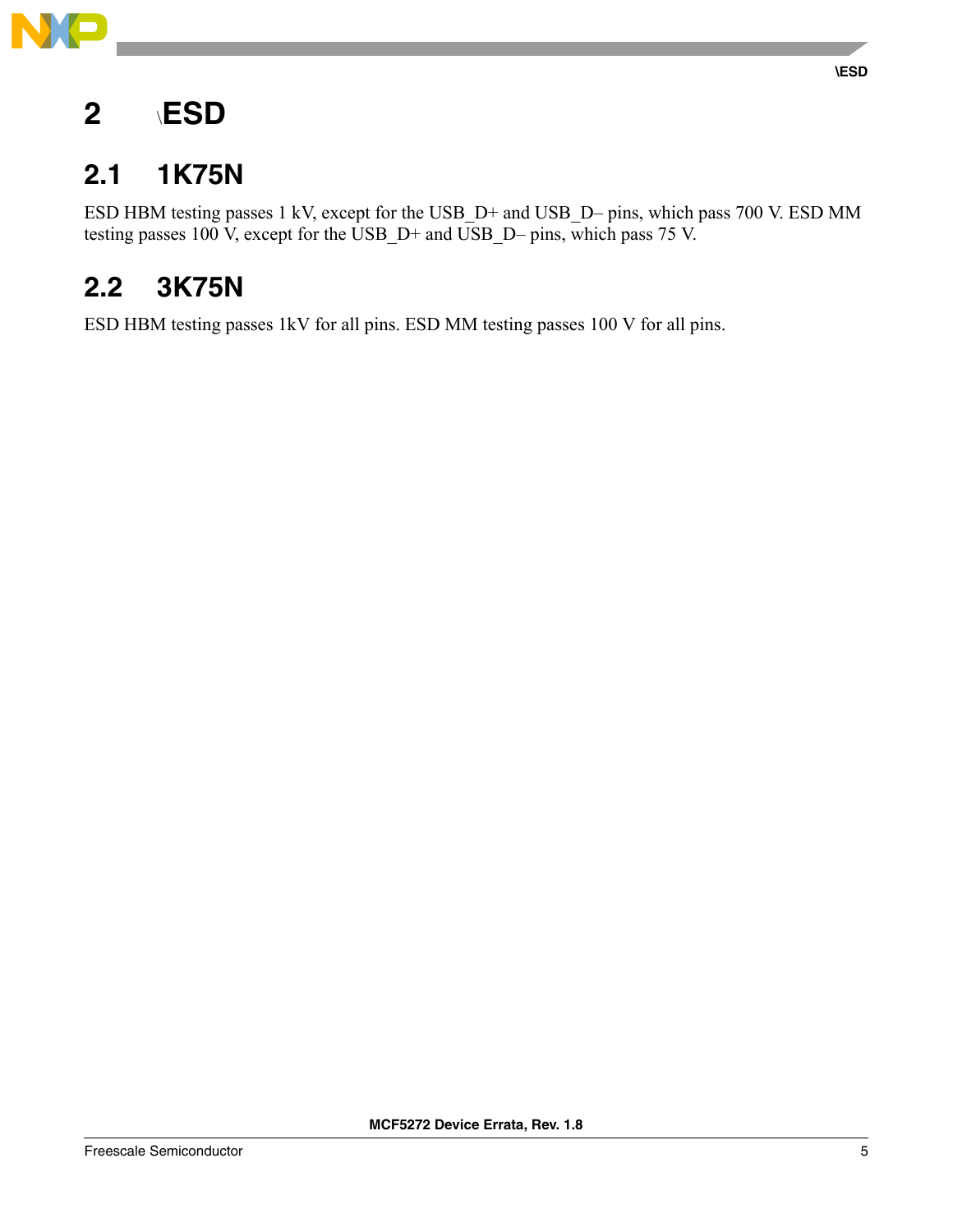

**PLIC Byte Synchronization Bug**

## **3 PLIC Byte Synchronization Bug**

### **3.1 Description of Problem**

The receiving order of the B and D channel data can become scrambled due to the 8-KHz frame counters becoming unsynchronized. Upon a given RESET of the device, the data is always scrambled in the same manner; however, the error pattern may differ after each successive RESET.

Mask affected: 1K75N

## **3.2 Description of Fix**

A comprehensive fix has been implemented in silicon for masks 3K75N and above, which corrects the observed effects of the bug in Table 2. The fix implements a single synchronization counter for all PLIC channels. Freescale has confirmed the fix with simulations using unique data for each byte of each channel.

| Configuration                                                                                               | $PLCR1 [b9] = 0 (FSM)$ | $PLCR1 [b9] = 1 (FSM)$                                           |
|-------------------------------------------------------------------------------------------------------------|------------------------|------------------------------------------------------------------|
| Port 0 = IDL-GCI slave, Port 1 = IDL-GCI slave                                                              |                        | Port 0 OK, Port 1 shows bug   Port 0 shows bug, Port 1 shows bug |
| Port 0 = IDL-GCI slave, Port 1 = IDL-GCI master   Port 0 OK, Port 1 shows bug   Port 0 OK, Port 1 shows bug |                        |                                                                  |
| Port 0 not used, Port 1 = IDL-GCI slave                                                                     | Does not apply         | Port 1 shows bug                                                 |
| Port 0 = IDL-GCI slave, Port 1 not used                                                                     | No bug                 | Does not apply                                                   |

**Table 2. Observed Effects of Receive Byte Synchronization Bug**

### **3.3 Workarounds**

#### **3.3.1 Software Workaround for Port 1 Master**

When initializing the PLIC ports, port 1 should be configured as a master before writing to the PORT A and PORT D pin configuration registers to set the FSC0 and DCL0 pins to be PLIC pins (reset state is PA8 and hiZ). This will ensure that the super-frame sync generator and port 1 always see the same FSC, and therefore will stay in sync.

#### **3.3.2 Hardware Workaround for Port 1 Slave**

The hardware workaround for using Port 1 in slave mode is to ensure that the FSC is not free-running prior to enabling the port and is restricted to one of two cases:

- 1. If Port 0 is used, make sure the same FSC is connected to FSC0 and FSC1, as well as not having a free-running FSC prior to enabling the port.
- 2. If Port 0 is unused and receives no frame syncs, verify there is no free-running FSC prior to enabling the port. This will ensure that the data remains in sync.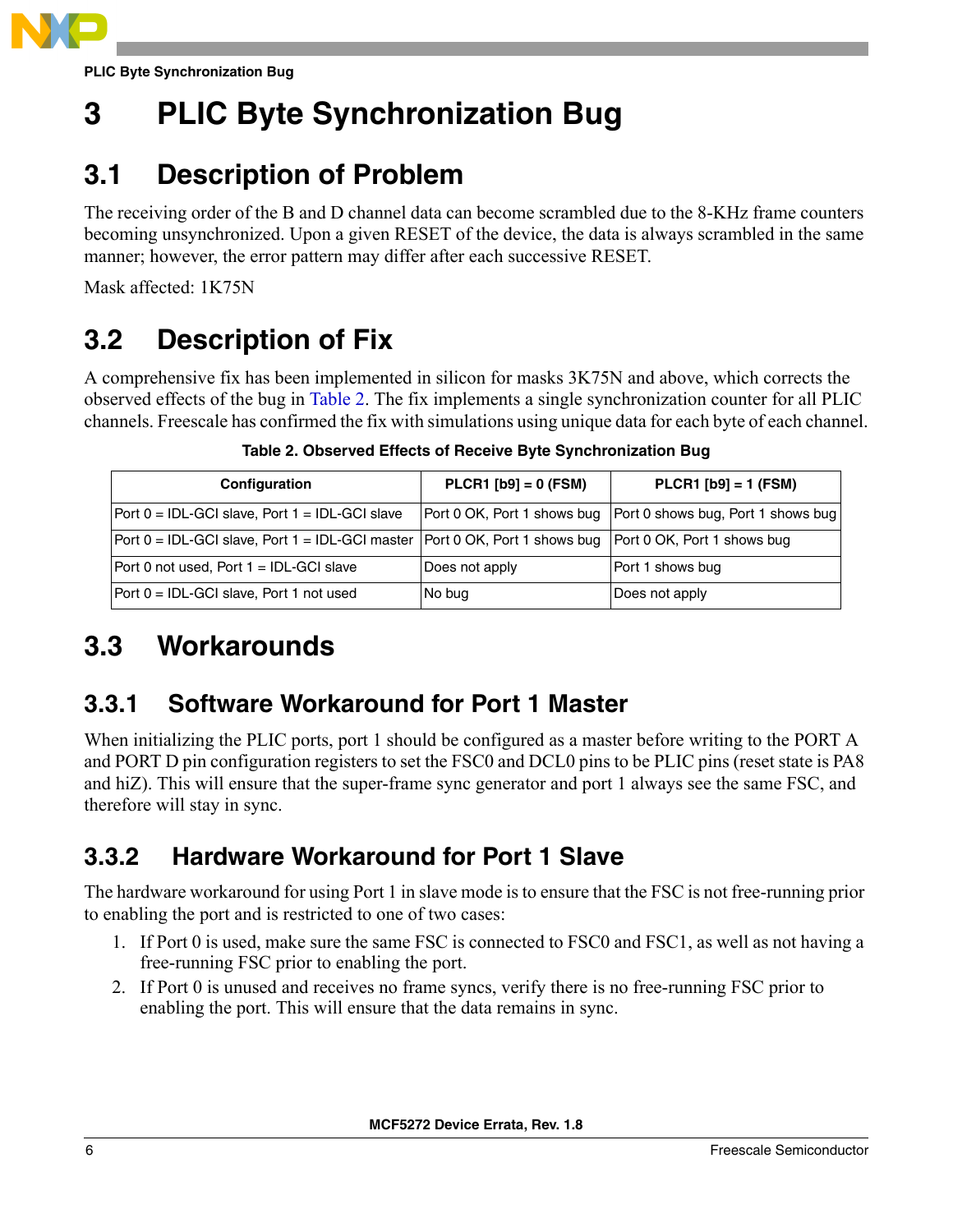

#### **3.3.3 Software Workaround for Port 2 and Port 3**

In this case, in order to use Ports 2 and 3, the user must multiplex Port 3 with Port 2, as opposed to using Port 3 with dedicated inputs and outputs. The Port 1 sync delay register should then be used to create a delayed FSC1, which should be equal to the number of DCL clocks in a frame minus one, followed by a delayed FSC2 and FSC3 to place Port 2 and Port 3 in the appropriate timeslots. Below is an example of the settings for the port configuration registers and sync delay registers using a  $DCL = 384 \text{ KHz}$ :

| $P1CR = 0x8A00$  | $(FSM = 1, B1 \text{ and } B2 \text{ disabled})$ |
|------------------|--------------------------------------------------|
| $P2CR = 0x8003$  |                                                  |
| $P3CR = 0x8003$  |                                                  |
| $P1SDR = 0x002F$ | (47 decimal)                                     |
| $P2SDR = 0x0008$ | (port2 start 8 clocks after FSC1)                |
| $P3SDR = 0x0018$ | (port3 start 24 clocks after FSC1)               |
|                  |                                                  |

#### **NOTE**

Always use the same universal clock for FSC0 and FSC1.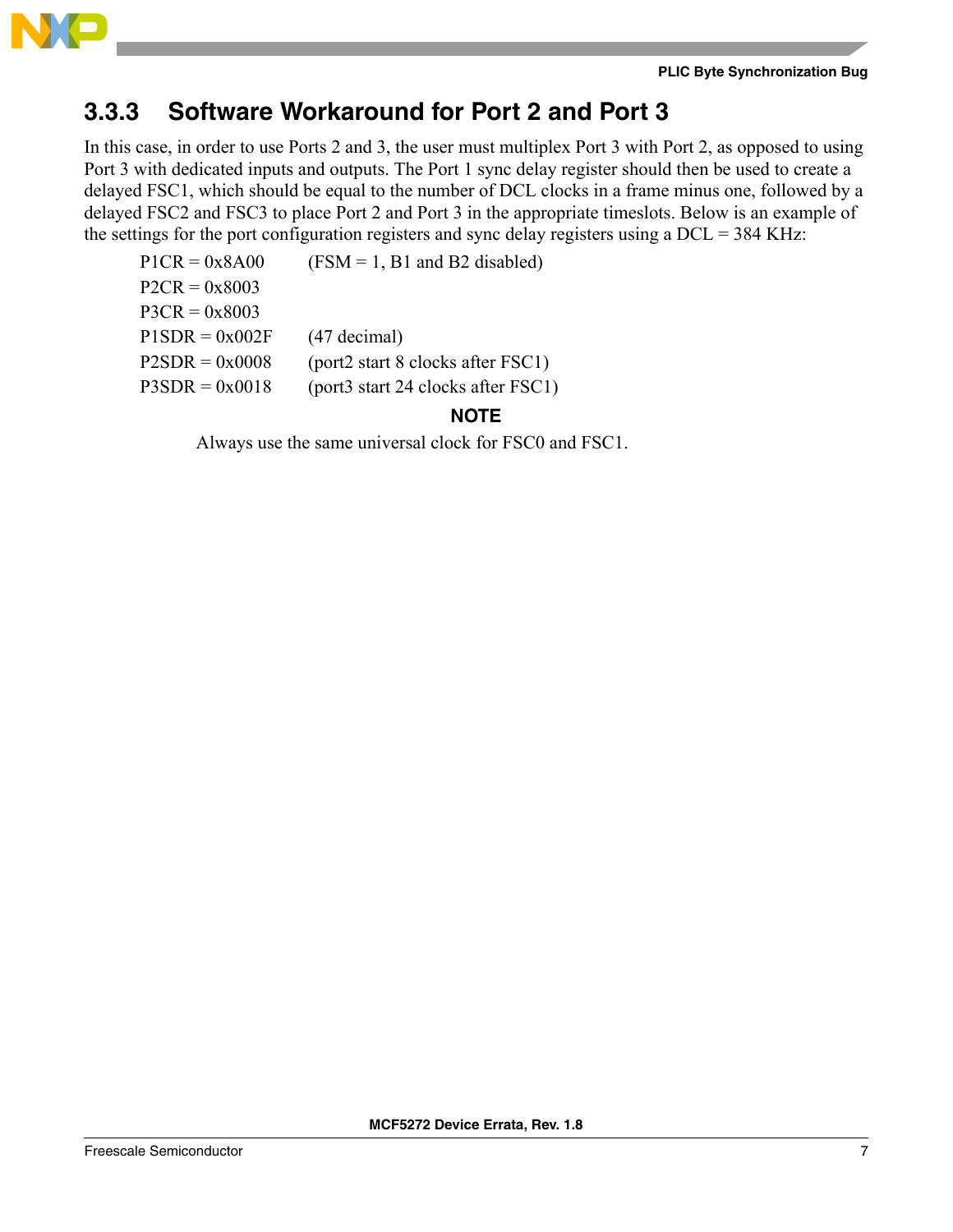

**FEC Duplicate Transmission Bug**

## **4 FEC Duplicate Transmission Bug**

## **4.1 Description**

In some cases, the FEC will transmit single frames more than once. The FEC fetches transmit buffer descriptors (TxBDs) and the corresponding Tx data continuously until the Tx FIFO is full. It does not determine whether the TxBD to be fetched is already being processed internally (as a result of a wrap). As the FEC nears the end of the transmission of one frame, it begins to DMA the data for the next frame. In order to remain one BD ahead of the DMA, it also fetches the TxBD for the next frame. It is possible that the FEC will fetch from memory a BD that has already been processed but not yet written back (that is, it is read a second time with the R bit still set). In this case, the data is fetched and transmitted again.

Masks affected: 1K75N & 3K75N

#### **4.2 Workaround**

Using at least three TxBDs fixes this problem for large frames, but not for small frames. To ensure correct operation for either large or small frames, one of the following must be true:

- The FEC software driver ensures that there is always at least one TxBD with the Ready bit cleared
- Every frame uses more than one TxBD and every TxBD but the "last" is written back immediately after the data is fetched
- The FEC software driver ensures a minimum frame size, *n*. The minimum number of TxBDs is then  $Tx$  FIFO Size  $\div$  (n + 4) rounded up to the nearest integer (though the result cannot be less than 3). The default Tx FIFO size is 192 Bytes; this size is programmable.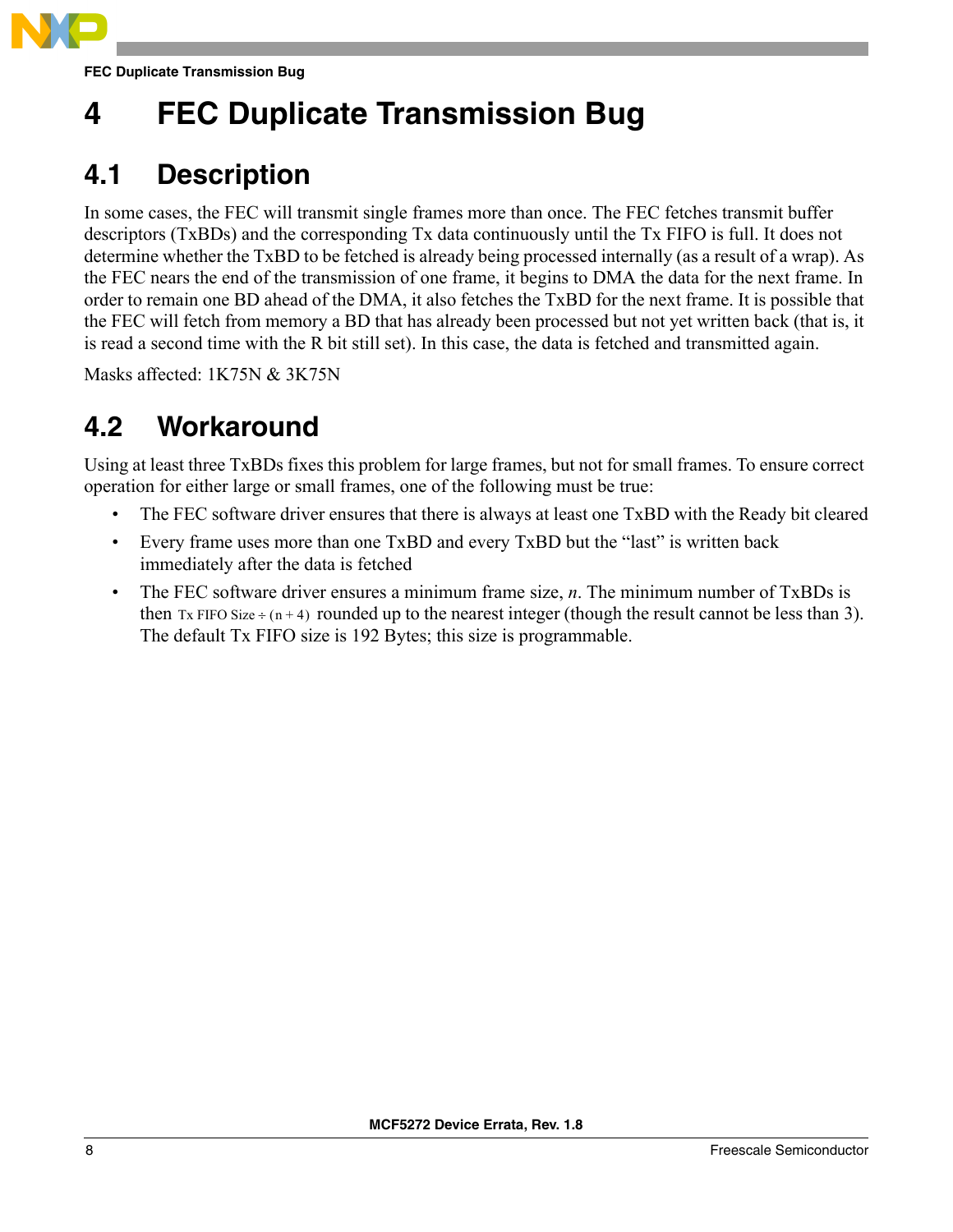

## **5 Latch-Up**

### **5.1 1K75N & 3K75N**

Both mask sets pass 75mA latch-up.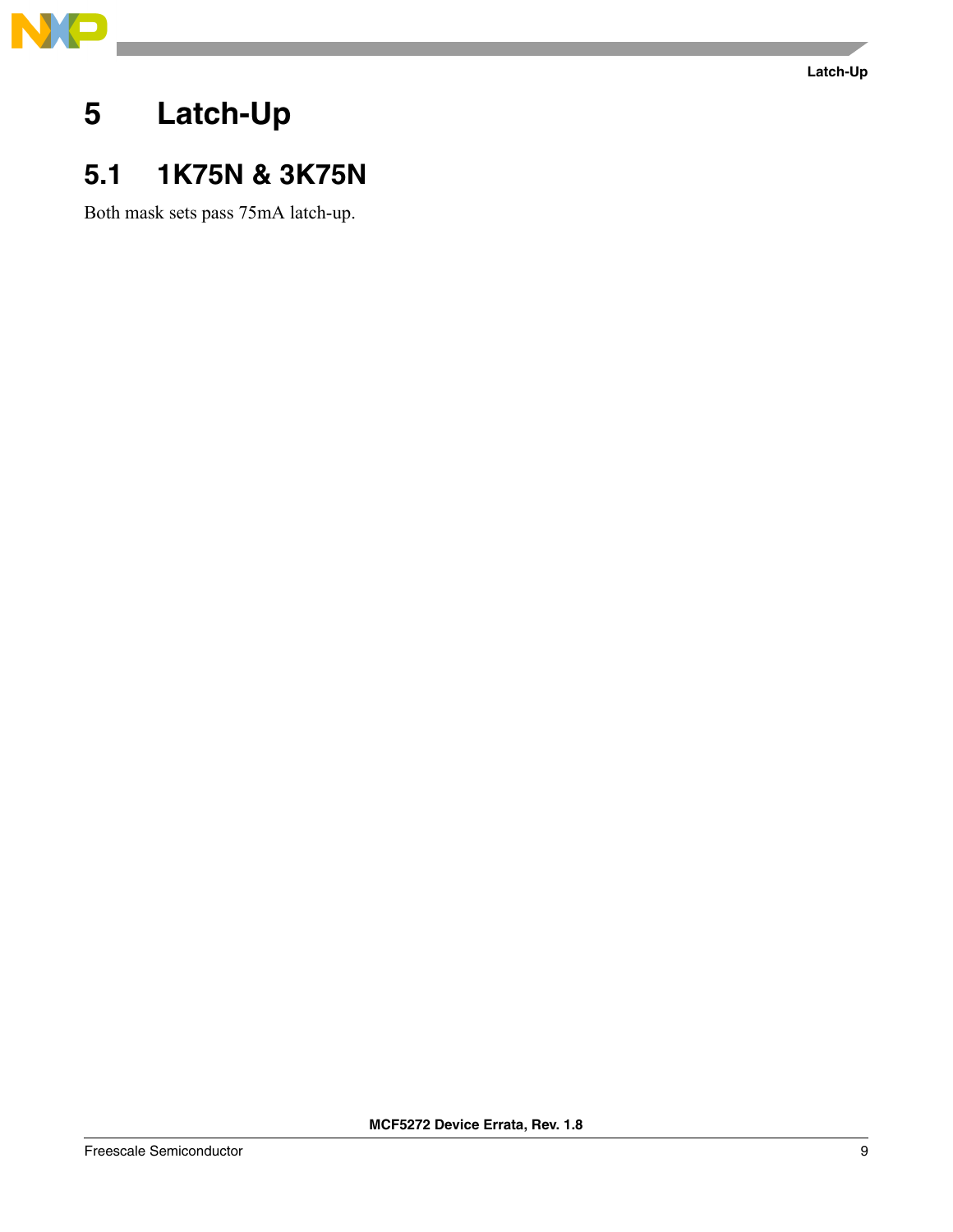

**SDRAM 256 Mbit Configuration Errors**

## **6 SDRAM 256 Mbit Configuration Errors**

## **6.1 Description**

The SDRAM configuration using two 16-bit-wide, 256-Mbit SDRAM chips does not work. There is an error in the page mode logic that prevents the SDRAM controller from correctly tracking which pages are currently open when using this configuration. All other SDRAM configurations documented in the 5272 user's manual work correctly and are unaffected by this errata.

Masks affected: 1K75N & 3K75N

#### **6.2 Workaround**

No workaround. Use one of the other SDRAM configurations.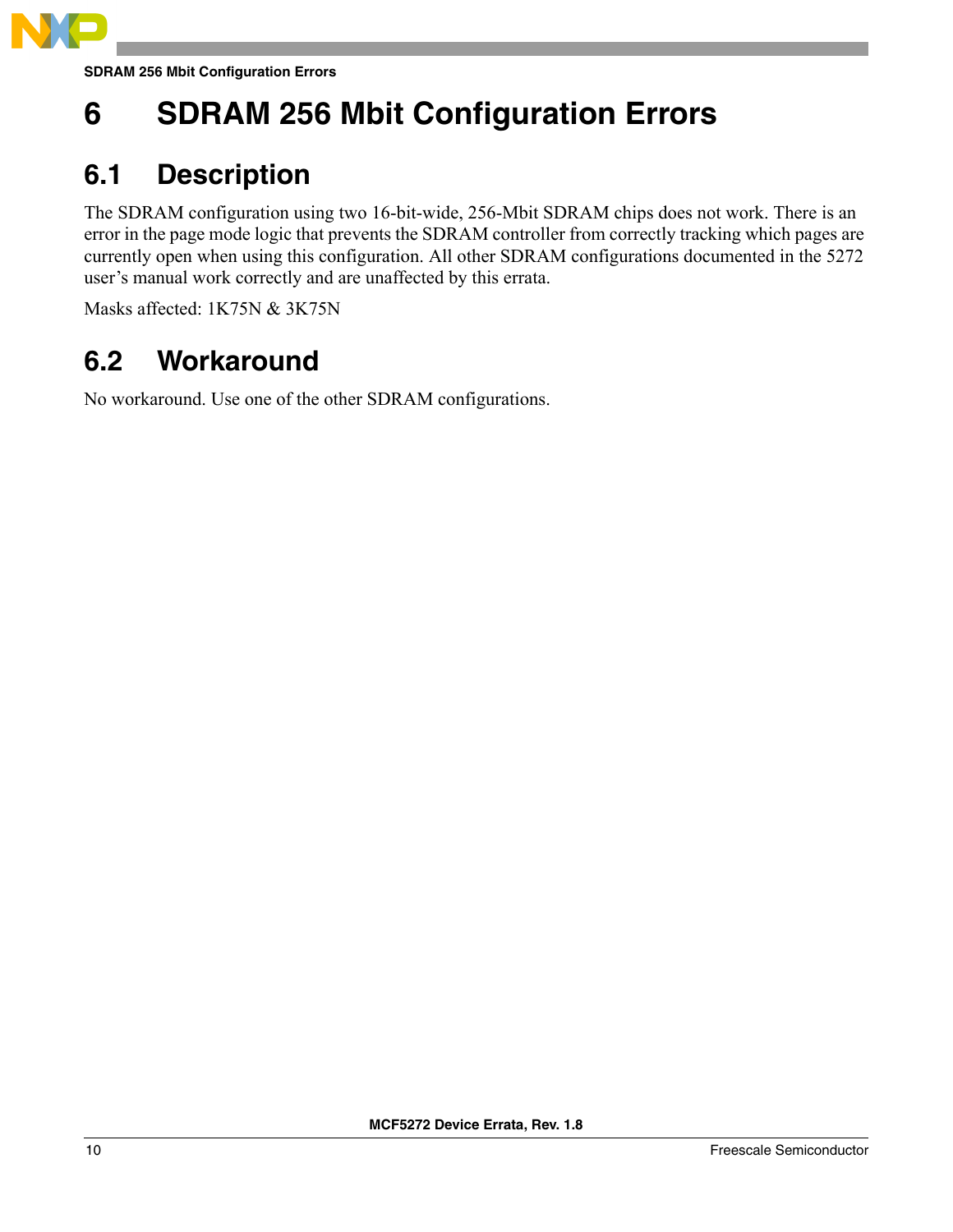

## **7 Weak Internal Pull Up Active after Reset**

## **7.1 Description**

After reset, the GPIO pins are all configured as GPIO inputs. However, until they are configured as GPIO inputs by software, there is a weak internal pull up resistor active on these pins. The pull up resistance is approximately 5 kΩ. If the pin is programmed as a GPIO input, the internal pull up is disabled.

Masks affected: 1K75N & 3K75N

### **7.2 Workaround**

No workaround. Pull down resistor values should take into account the internal pull up value.

#### **7.3 Workaround**

No workaround. Pull down resistor values should take into account the internal pull up value.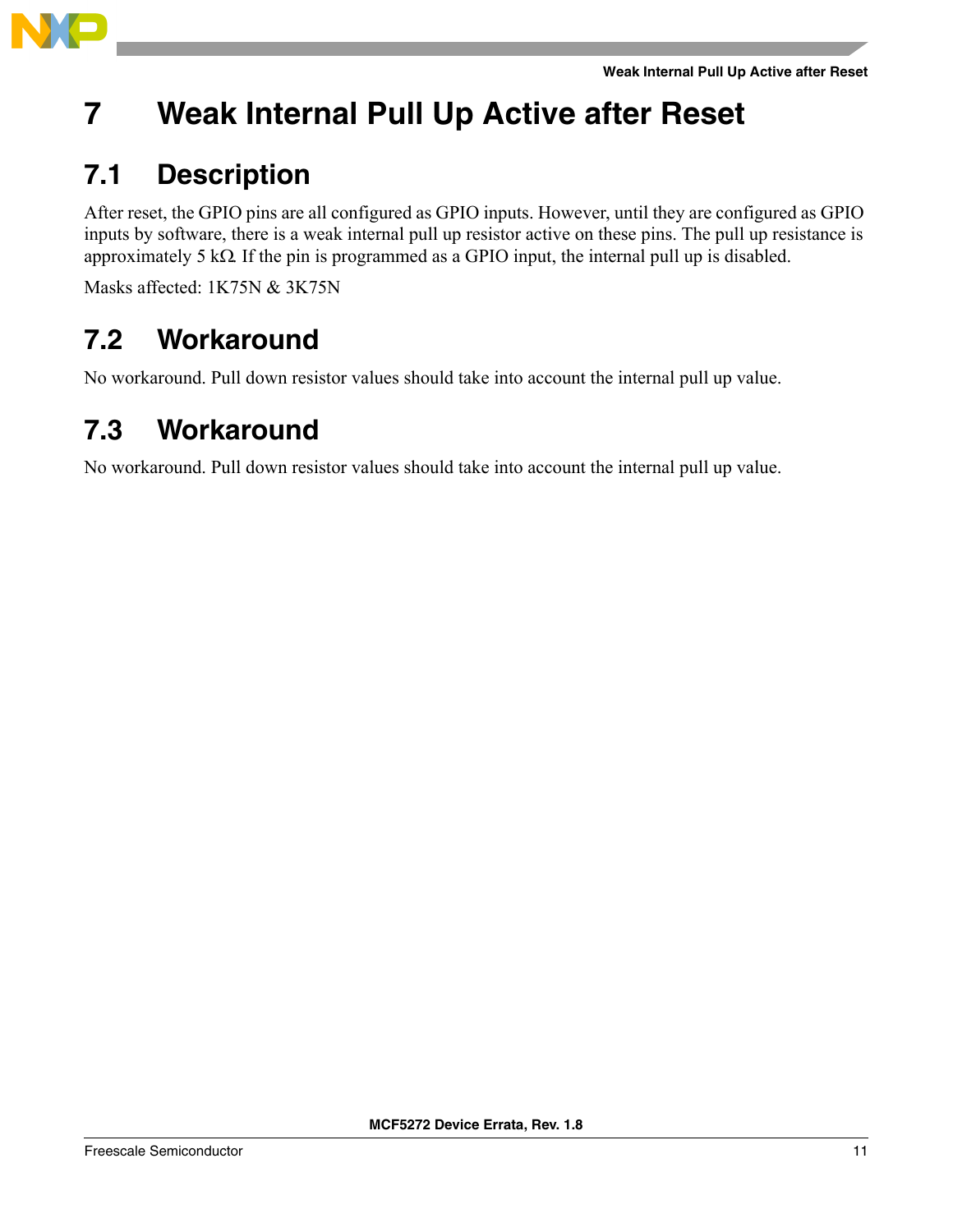

**Late Collision, Retry Limit, and Underrun Interrupts will not Trigger on Consecutive Transmit Frames**

## **8 Late Collision, Retry Limit, and Underrun Interrupts will not Trigger on Consecutive Transmit Frames**

### **8.1 Description**

The late collision (LC), retry limit (RL), and underrun (UN) interrupts will not trigger on consecutive transmit frames. For example, if back-to-back frames cause a transmit underrun, only the first frame will generate an underrun interrupt. No other underrun interrupts will be generated until a frame is transmitted that does not underrun or the FEC is reset.

## **8.2 Workaround**

Since late collision, retry limit, and underrun errors are not directly correlated to a specific transmit frame, in most cases a workaround for this problem is not needed. If a workaround is required, then there are two independent workarounds:

- Ensure that a correct frame is transmitted after a late collision, retry limit, or underrun errors are detected.
- Perform a soft reset of the FEC by setting ECR[RESET] when a late collision, retry limit, or underrun errors are detected.

DATECODES AFFECTED: All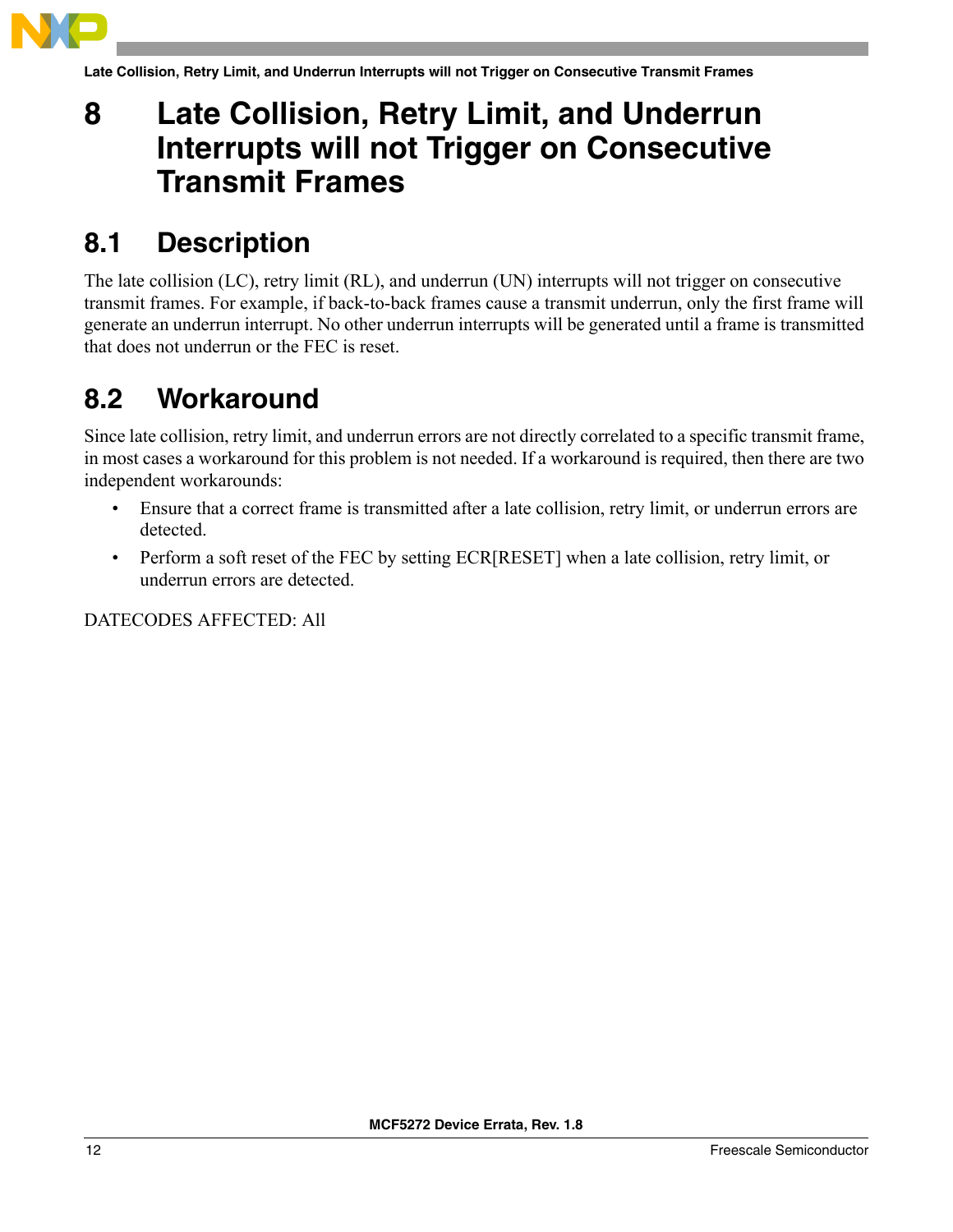

## **9 FEC MII Invalid Preamble**

#### **9.1 Description of Problem**

The FEC MII interface will intermittently send an incorrect preamble. The error always occurs on the first nibble of the preamble. Instead of the specified value of ETXD[3:0] = b'0101, ETXD3 will be a logic '1' resulting in ETXD[3:0] = b'1101. Some Ethernet physical layer interface devices will discard this packet.

#### **9.2 Workarounds**

#### **9.2.1 Software Workarounds**

Rely on network protocol stacks and upper-level network applications to resend the discarded packet.

#### **9.2.2 Hardware Workarounds**

- 1. Some Ethernet physical interface devices are immune to this preamble fault.
- 2. It is possible to detect the fault in an external programmable device. The faulty preamble nibble will always occur in the first transaction following the assertion of ETXEN. Therefore, ETXD3 could be routed through an external device which could detect and correct the faulty preamble before it reaches the PHY.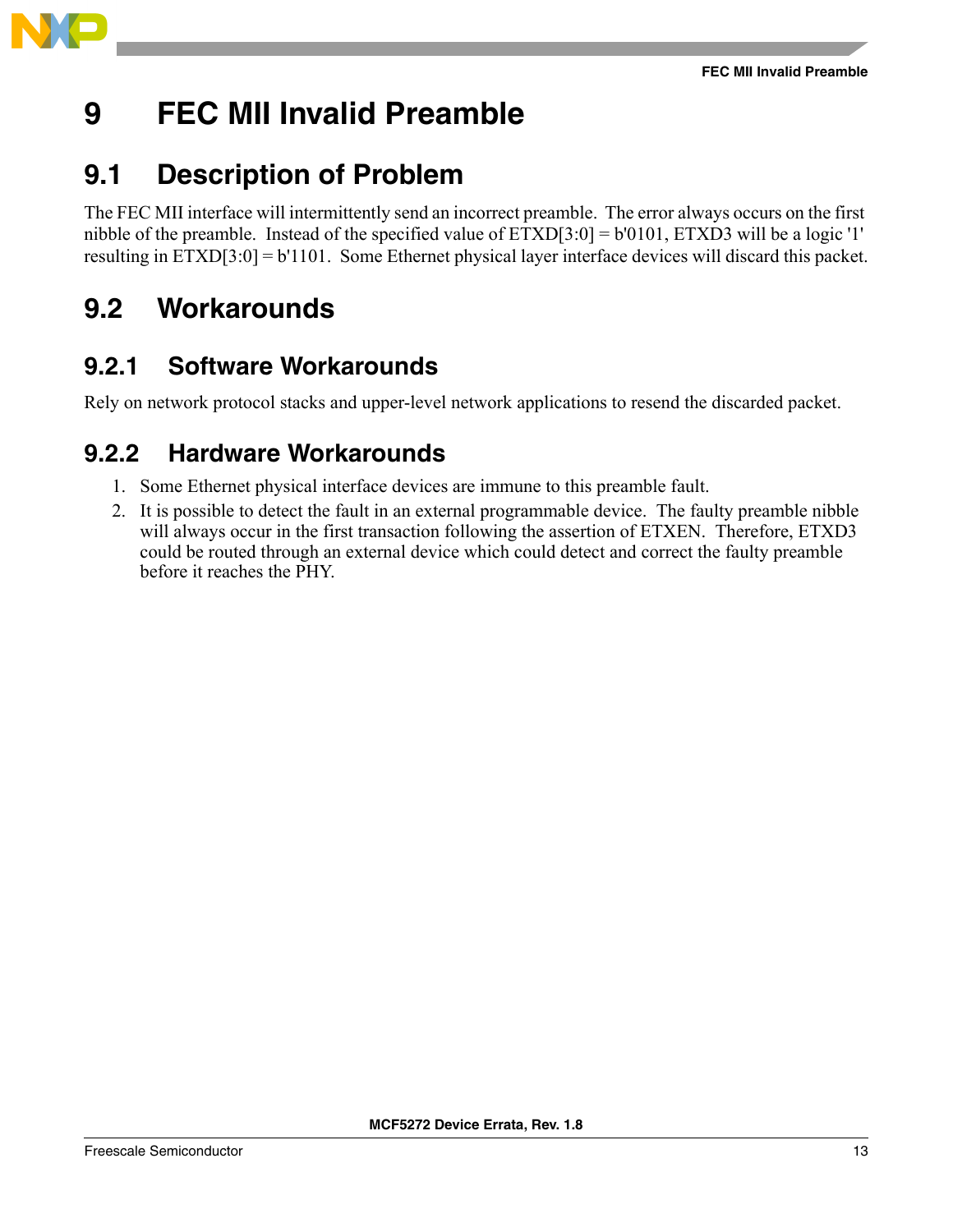

**FEC MII Invalid Preamble**

#### **THIS PAGE INTENTIONALLY LEFT BLANK**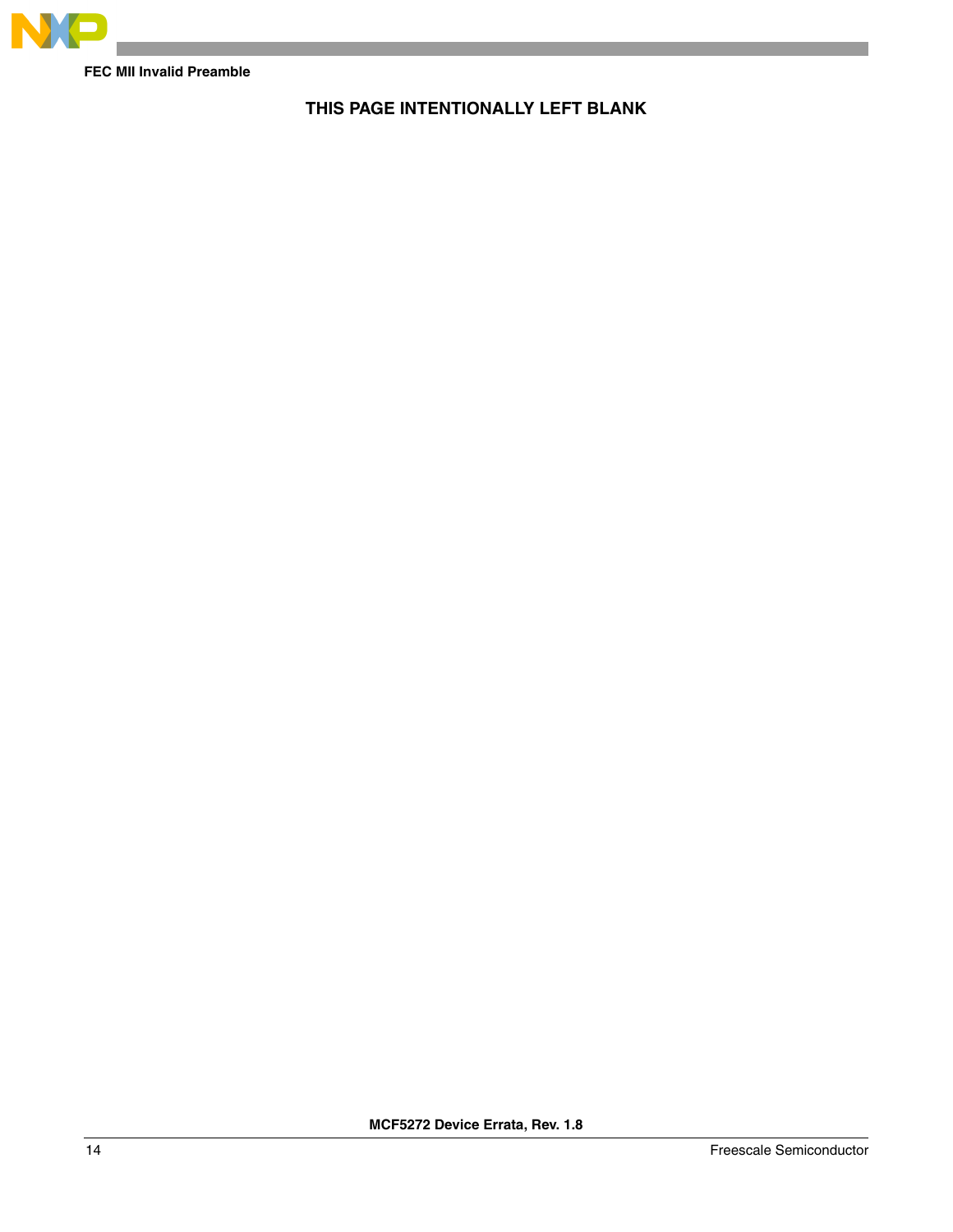

#### **THIS PAGE INTENTIONALLY LEFT BLANK**